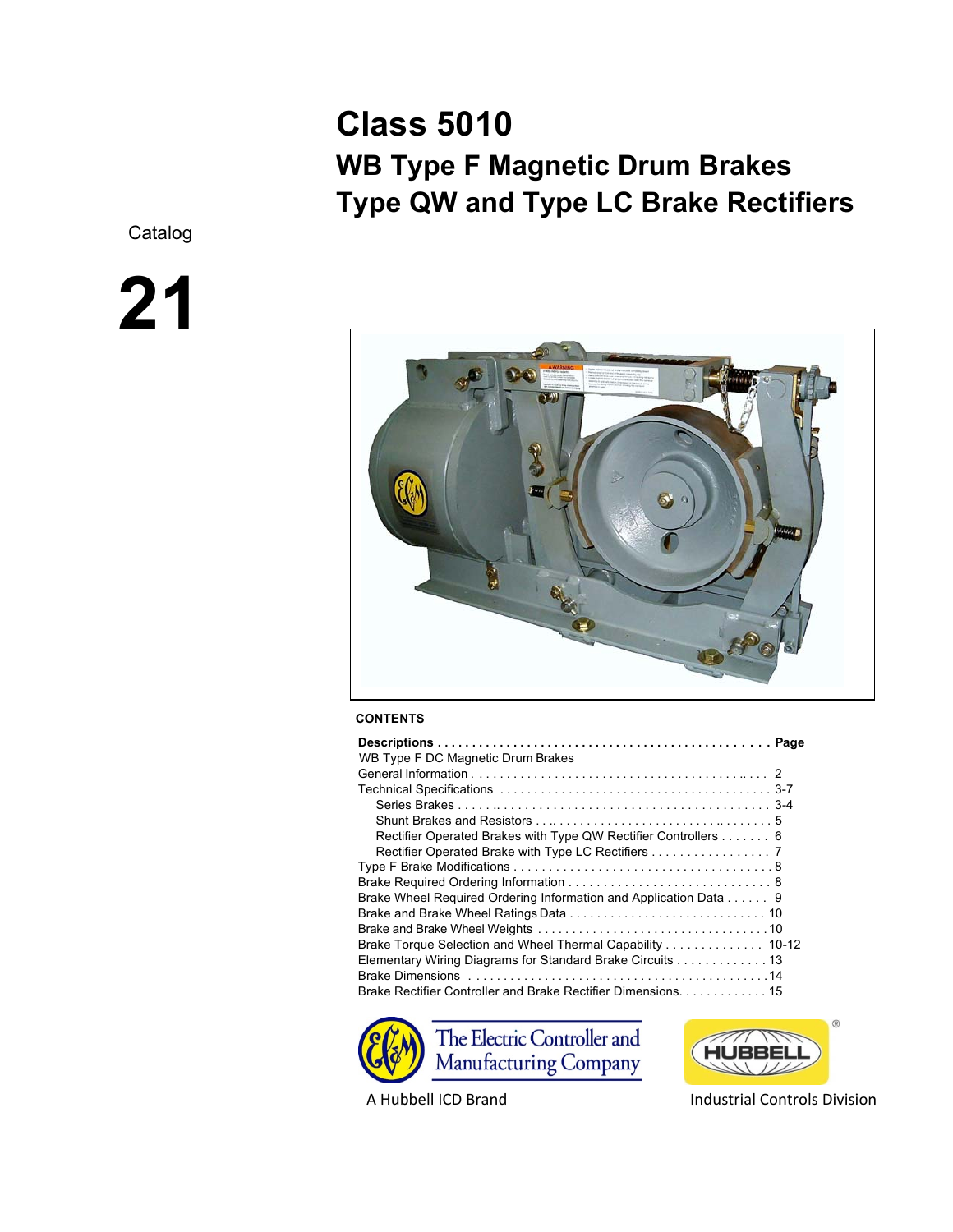

**Class 5010 Type F1325 13" Brake**



**Class 5010 Type F3004, 30" Brake With Optional Conduit Box (Form B)** 

# **GENERAL INFORMATION**

# **CLASS 5010 DC MAGNETIC DRUM BRAKES**

Class 5010 Type F brakes are spring set, electrically released, drum type friction brakes which are used with either AC or DC motors.

- Spring set, electrically released, drum type friction brakes
- Designed to meet AIST Technical Report 11 and NEMA standards
- Corrosion resistant pins are standard on all brake sizes
- Grease fittings are standard on 19", 23" and 30" brake sizes
- Optional self-adjuster compensates for lining wear

# **Series Brakes**

- Used as holding brakes on DC series motor drives
- Used on crane hoists, mill drives and transfer cars
- Brake operating coil connected in series with motor armature
- Brake releases and sets in response to motor current

# **Standard Shunt Brakes**

- Used as holding or stopping brakes on DC reversing drives such as crane bridges or trolleys and mill auxiliary drives
- Brake coil and protective resistor rated for line voltage

# **High Speed Shunt Brakes**

- Used as stopping brakes on DC reversing drives
- Faster set and release times than standard shunt brake operation
- Brake coil and protective resistor rated for line voltage, relay controls the amount of resistance in circuit

# **Rectifier Operated Brakes**

- DC shunt brake designed to operate from a brake rectifier controller
- Used as holding or stopping brake on AC applications such as cranes, conveyors, or movable bridges
- Type QW provides high speed operation similar to DC high speed shunt brake

# **Type F Mill Duty Brake Technical Specifications**

- 8" to 30" Mill duty drum brakes
- Torque range available from 35 9000 lb-ft.
- Brake lining friction coefficient *µ* = 0.46
- AIST TR-11 mounting dimensions

| <b>Brake Type</b>        | <b>Connection</b>                                                                      | <b>Brake Coil Duty Rating</b>                           | <b>Typical Use</b>           | <b>Minimum Current or Voltage</b><br>required for Release at<br><b>Maximum Rated Torque</b> |  |
|--------------------------|----------------------------------------------------------------------------------------|---------------------------------------------------------|------------------------------|---------------------------------------------------------------------------------------------|--|
|                          | In series with 1/2-hour rated<br>DC Series Motor                                       | 1/2-hr duty, equivalent to<br>minute ON / 2 minutes OFF |                              | 40% of motor full load current.<br>Brake will set when current is                           |  |
| <b>Series</b>            | In series with 1-hour rated DC<br>Series Motor                                         | 1-hr duty, equivalent to<br>minute ON / 1 minutes OFF   | Holding brake                | reduced to 10% of motor full<br>load current                                                |  |
| Standard                 | Across line voltage with a<br>resistor wired in series with                            | 1-hr duty, equivalent to<br>minute ON / 1 minutes OFF   | Holding or<br>Stopping brake | 80% of nominal line voltage                                                                 |  |
| shunt                    | the coil                                                                               | 8-hr continuous duty                                    | Holding brake                |                                                                                             |  |
| AC rectifier<br>operated | Used with brake rectifier<br>controller                                                | Any Duty                                                | Holding or<br>Stopping brake | 80% of nominal line voltage                                                                 |  |
| High-speed<br>shunt      | Across line voltage with<br>resistor and protective relay<br>wired in series with coil | Any Duty                                                | Stopping brake               | 80% of nominal line voltage                                                                 |  |



 $\overline{2}$ 



© 2021 Hubbell Industrial Control Division All Rights Reserved, 3/2021



**Class 5010 Type QW116V81 Rectifier for single 16" Rectifier Operated Brake, 460VAC** 

A Hubbell ICD Brand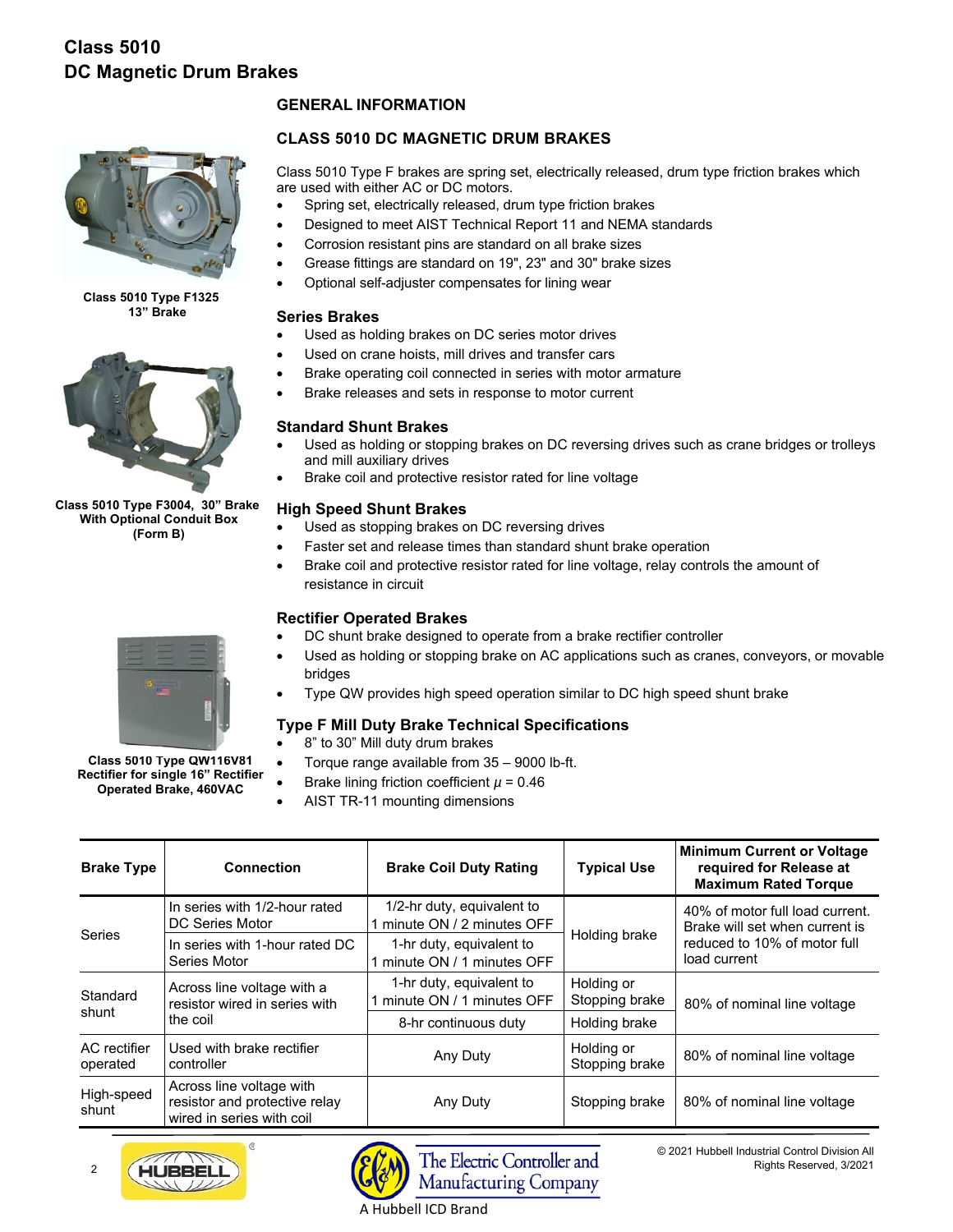## **SERIES BRAKE TECHNICAL SPECIFICATION**

Brake Wheel Size must be selected based on motor torque and application before selecting the Brake Type below. Consult Crane Control Application Data; DC Motor Data before making Brake Type (operating coil HP) selections below.

| <b>Brake Size</b> |          | <b>Maximum Torque</b><br>$(ft-lb)$ |                  | <b>Maximum HP</b><br>Rating at 230 VDC ■ | <b>Type</b>    |
|-------------------|----------|------------------------------------|------------------|------------------------------------------|----------------|
| (inches)          | 1/2 Hour | 1 Hour                             | 1/2 Hour         | 1 Hour                                   |                |
|                   |          |                                    | $4.5+$           | $3.5+$                                   | F0809          |
|                   |          |                                    | 6                | 4.5                                      | F0808          |
|                   |          |                                    | $\overline{7}$   | $5.\overline{5}$                         | F0807          |
|                   |          |                                    | 10               | 8                                        | F0806          |
| 8                 | 100      | 65                                 | 13               | 10.5                                     | F0805          |
|                   |          |                                    | 17               | 14                                       | F0804          |
|                   |          |                                    | 22               | 18                                       | F0803▲         |
|                   |          |                                    | 26.5             | 21                                       | F0802▲         |
|                   |          |                                    | 37.5             | 30                                       | F0801▲         |
|                   |          |                                    | $\mathbf 5$      | $\overline{\mathbf{4}}$                  | F1031          |
|                   |          |                                    | $\overline{7}$   | $\overline{5}$                           | F1028          |
|                   |          |                                    | $\overline{8.5}$ | $\overline{7}$                           | F1030          |
|                   |          |                                    | 11.5             | 8.5                                      | F1027          |
|                   |          |                                    | 14               | 11                                       | F1026          |
| 10                | 200      | 130                                | 17               | 14                                       | F1029          |
|                   |          |                                    | 23               | $\overline{18}$                          | F1025          |
|                   |          |                                    | $\overline{30}$  | $\overline{23}$                          | F1024▲         |
|                   |          |                                    | $\overline{38}$  | 30                                       | F1023▲         |
|                   |          |                                    | 50               | 39                                       | F1022▲         |
|                   |          |                                    | 61               | 48                                       | F1021▲         |
|                   |          |                                    | $\overline{7}$   | 5                                        | F1332          |
|                   |          |                                    | $\boldsymbol{9}$ | $\overline{7}$                           | F1331          |
|                   |          |                                    | 12               | $\overline{9}$                           | F1328          |
|                   |          |                                    | 15               | $\overline{12}$                          | F1327          |
|                   |          |                                    | 19               | 15                                       | F1326          |
| 13                | 550      | 365                                | 24               | 19                                       | F1330          |
|                   |          |                                    | 30.5             | 24                                       | F1325          |
|                   |          |                                    | 39.0             | 31                                       | F1324▲         |
|                   |          |                                    | 49.5             | 40                                       | F1323▲         |
|                   |          |                                    | 63               | 50                                       | F1329▲         |
|                   |          |                                    | 80               | 64                                       | F1321▲         |
|                   |          |                                    | 100              | 80                                       | F1322▲         |
|                   |          |                                    | 8                | 6                                        | F1633          |
|                   |          |                                    | 11               | 8                                        | F1632          |
|                   |          |                                    | 14               | 11                                       | F1630          |
|                   |          |                                    | 18               | 14<br>17.5                               | F1629          |
|                   |          |                                    | 22<br>29         | 22                                       | F1628          |
| 16                | 1000     | 650                                | 37               | 29                                       | F1627<br>F1626 |
|                   |          |                                    | 47               | 36                                       | F1624          |
|                   |          |                                    | 60               | 46                                       | F1625          |
|                   |          |                                    | 77               | 59                                       | F1623          |
|                   |          |                                    | 96               | 76                                       | F1622▲         |
|                   |          |                                    | 122              | 95                                       | F1621▲         |

Other coils are available if required, consult factory for information

Consult factory before applying. Horsepower listed exceeds the torque rating of the brake.



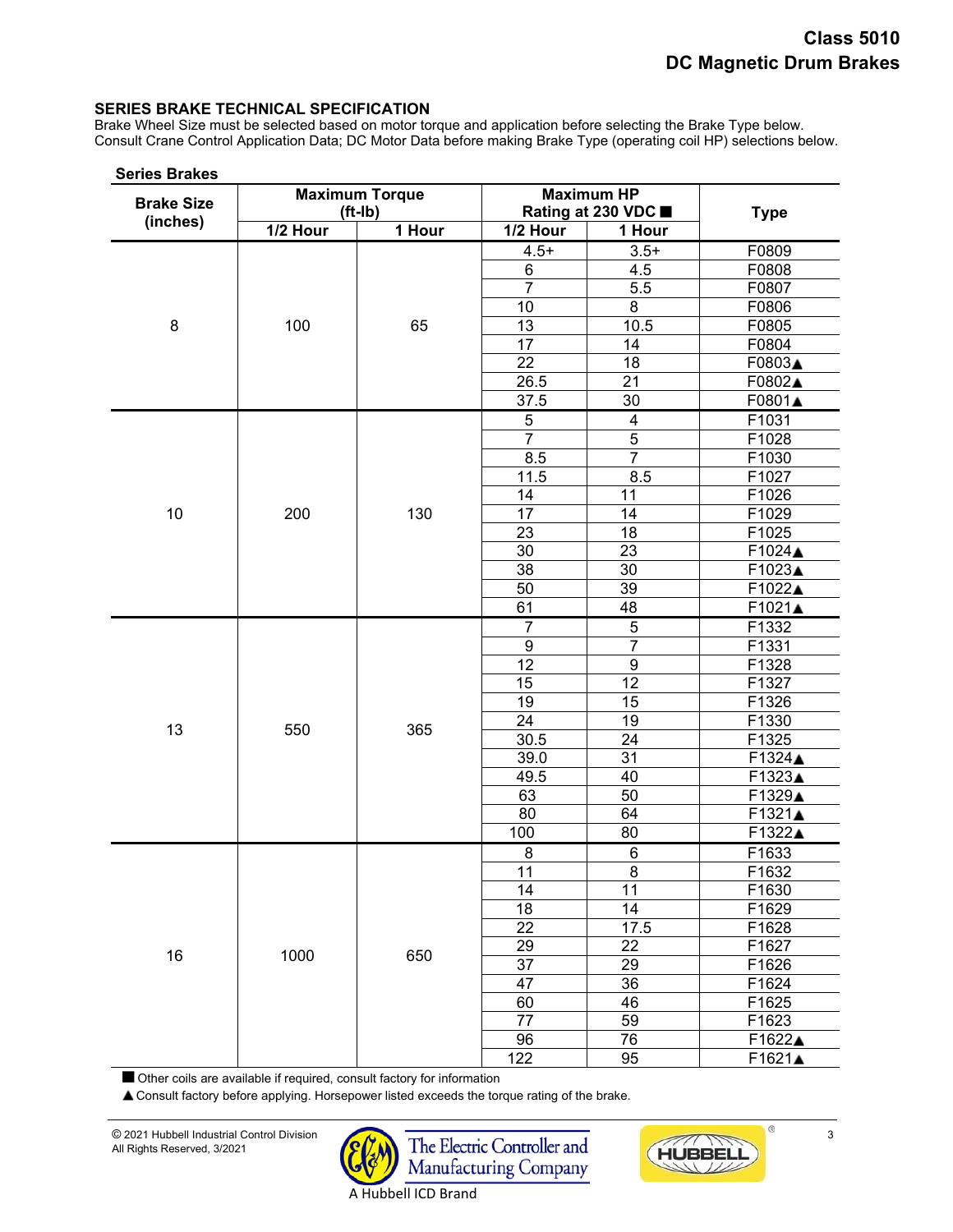# **SERIES BRAKE TECHNICAL SPECIFICATION**

Brake Wheel Size must be selected based on motor torque and application before selecting the Brake Type below. Consult Application Data before making Brake Type (operating coil HP) selections below.

| <b>Brake Size</b> |            | <b>Maximum Torque</b><br>$(ft-lb)$ |                 | <b>Maximum HP</b><br>Rating at 230 VDC ■ | <b>Type</b> |
|-------------------|------------|------------------------------------|-----------------|------------------------------------------|-------------|
| (inches)          | $1/2$ Hour | 1 Hour                             | 1/2 Hour        | 1 Hour                                   |             |
|                   |            |                                    | 23              | 17                                       | F1913       |
|                   |            |                                    | $\overline{29}$ | $\overline{22}$                          | F1912       |
|                   |            |                                    | $\overline{36}$ | 28                                       | F1911       |
|                   |            |                                    | 47              | $\overline{35}$                          | F1910       |
|                   |            |                                    | 61              | 46                                       | F1909       |
|                   |            |                                    | 78              | $\overline{59}$                          | F1908       |
| 19                | 2000       | 1300                               | $\overline{97}$ | 76                                       | F1907       |
|                   |            |                                    | 120             | 90                                       | F1906       |
|                   |            |                                    | 155             | 116                                      | F1905       |
|                   |            |                                    | 178             | 134                                      | F1904▲      |
|                   |            |                                    | 200             | 150                                      | F1903▲      |
|                   |            |                                    | 230             | 174                                      | F1902▲      |
|                   |            |                                    | 320             | 245                                      | F1901▲      |
|                   |            |                                    | 27.5            | 20                                       | F2332       |
|                   |            |                                    | 36.5            | 26                                       | F2331       |
|                   |            |                                    | 44              | 34                                       | F2330       |
|                   |            |                                    | 56.5            | 43                                       | F2329       |
|                   |            |                                    | 72              | $\overline{55}$                          | F2328       |
|                   |            |                                    | 90              | 71                                       | F2327       |
| 23                | 4000       | 2600                               | 102             | 80                                       | F2326       |
|                   |            |                                    | 117             | 90                                       | F2325       |
|                   |            |                                    | 160             | 127                                      | F2324       |
|                   |            |                                    | 180             | 142                                      | F2336       |
|                   |            |                                    | 206             | 162                                      | F2323       |
|                   |            |                                    | 235             | 185                                      | F2335       |
|                   |            |                                    | 320             | 252                                      | F2322▲      |
|                   |            |                                    | 365             | 290                                      | F2321▲      |
|                   |            |                                    | 100             | 77                                       | F3009       |
|                   |            |                                    | 155             | 115                                      | F3008       |
|                   |            |                                    | 200             | 150                                      | F3007       |
|                   |            |                                    | 230             | 175                                      | F3006       |
| 30                | 9000       | 6000                               | 300             | 230                                      | F3005       |
|                   |            |                                    | 380             | 290                                      | F3004       |
|                   |            |                                    | 410             | 315                                      | F3003       |
|                   |            |                                    | 505             | 390                                      | F3002       |
|                   |            |                                    | 580▲            | 445                                      | F3001▲      |

**Series Brakes**

Other coils are available if required; consult factory for information.

Consult factory before applying. Horsepower listed exceeds the torque rating of the brake.



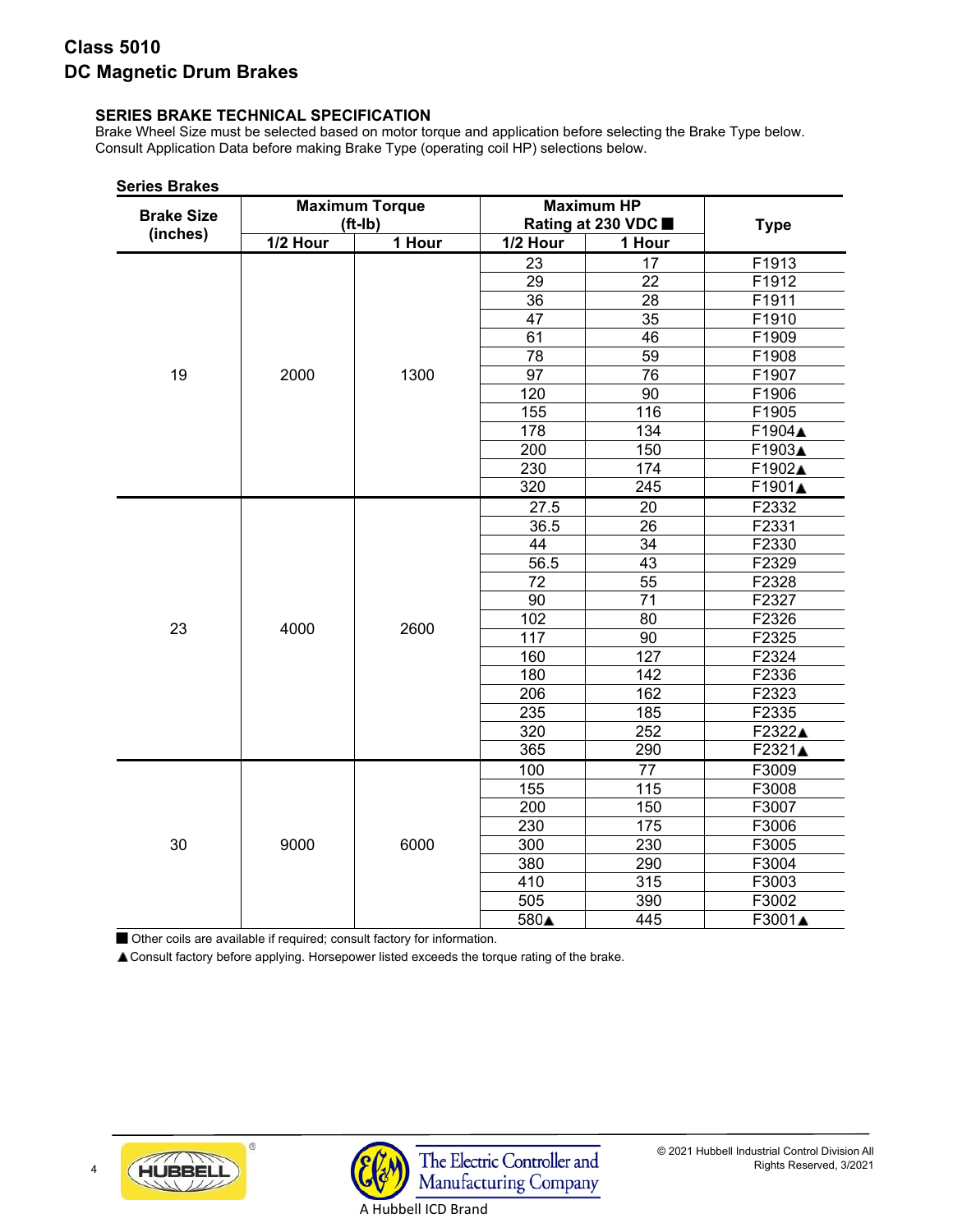### **SHUNT BRAKE TECHNICAL SPECIFICATION**

Shunt Brakes must be used with the dropping resistor specified below for standard DC shunt brake applications or with resistor and relay for high speed shunt brake applications. See Tables below **ϯ**

| <b>Shunt Brakes</b> 1 |        |                               |                |  |  |
|-----------------------|--------|-------------------------------|----------------|--|--|
| <b>Brake Size</b>     |        | <b>Maximum Torque (ft-lb)</b> |                |  |  |
| (inches)              | 1 Hour | 8 Hour                        | Type <b>ii</b> |  |  |
| 8                     | 100    | 65                            | F0857          |  |  |
| 10                    | 200    | 130                           | F1077          |  |  |
| 13                    | 550    | 400                           | F1375          |  |  |
| 16                    | 1000   | 750                           | F1674          |  |  |
| 19                    | 2000   | 1500                          | F1959          |  |  |
| 23                    | 4000   | 3000                          | F2374          |  |  |
| 30                    | 9000   | 6750                          | F3051          |  |  |

**Shunt Brakes ϯ** 

Other coils are available if required, consult factory for information.

# **Shunt Brake Resistors for Standard DC Shunt Brakes ϯ**

| <b>VDC</b> | <b>Brake Size</b> |                   | 1-Hour ▲             | 8-Hour ∆          |                      |  |
|------------|-------------------|-------------------|----------------------|-------------------|----------------------|--|
|            | (inches)          | Open Type         | <b>Enclosed Type</b> | <b>Open Type</b>  | <b>Enclosed Type</b> |  |
| 230        | 8                 | RO125             | <b>RG125</b>         | RO126             | <b>RG126</b>         |  |
|            | 10                | RO105             | <b>RG105</b>         | RO128             | <b>RG128</b>         |  |
|            | 13                | RO106             | RG106                | RO111             | <b>RG111</b>         |  |
|            | 16                | RO <sub>106</sub> | <b>RG106</b>         | RO <sub>109</sub> | <b>RG109</b>         |  |
|            | 19                | RO132             | <b>RG132</b>         | RO146             | <b>RG146</b>         |  |
|            | 23                | RO136             | <b>RG136</b>         | RO138             | <b>RG138</b>         |  |

**▲** 1-Hour service is used on a crane when the brake sets every time the master switch is moved to the OFF point, i.e. intermittent service.

**Δ** 8-Hour service is used when the brake stays released for an extended time or continuously. For example, the brake may stay released during an entire 8-hour shift while the crane is powered up.

| <b>VDC</b> | <b>Brake Size</b> |                   | <b>Resistors</b>       | <b>Relays</b>       |  |  |  |
|------------|-------------------|-------------------|------------------------|---------------------|--|--|--|
|            | (inches)          | Open Type         | <b>Enclosed Type</b>   | Class / Type / Form |  |  |  |
| 230        | 8                 | RO127             | <b>RG127</b>           | 7001 KFO F08        |  |  |  |
|            | 10                | RO119             | <b>RG119</b>           | 7001 KFO F10        |  |  |  |
|            | 13                | RO <sub>148</sub> | <b>RG148</b>           | 7001 KFO F13        |  |  |  |
|            | 16                | RO126             | <b>RG126</b>           | 7001 KFO F16        |  |  |  |
|            | 19                | RO148             | <b>RG148</b>           | 7001 KFO F19        |  |  |  |
|            | 23                | RO116             | <b>RG116</b>           | 7001 KFO F23        |  |  |  |
|            | 30                | 51283-411         | <b>Consult Factory</b> | 7001 KIO11 F30◆     |  |  |  |

# **Shunt Brake Resistors and Relays for High-Speed DC Shunt Brakes <sup>ϯ</sup>**

30" high-speed brake operation also requires 1- Class 7004 Type MXDO1 230V DC contactor.



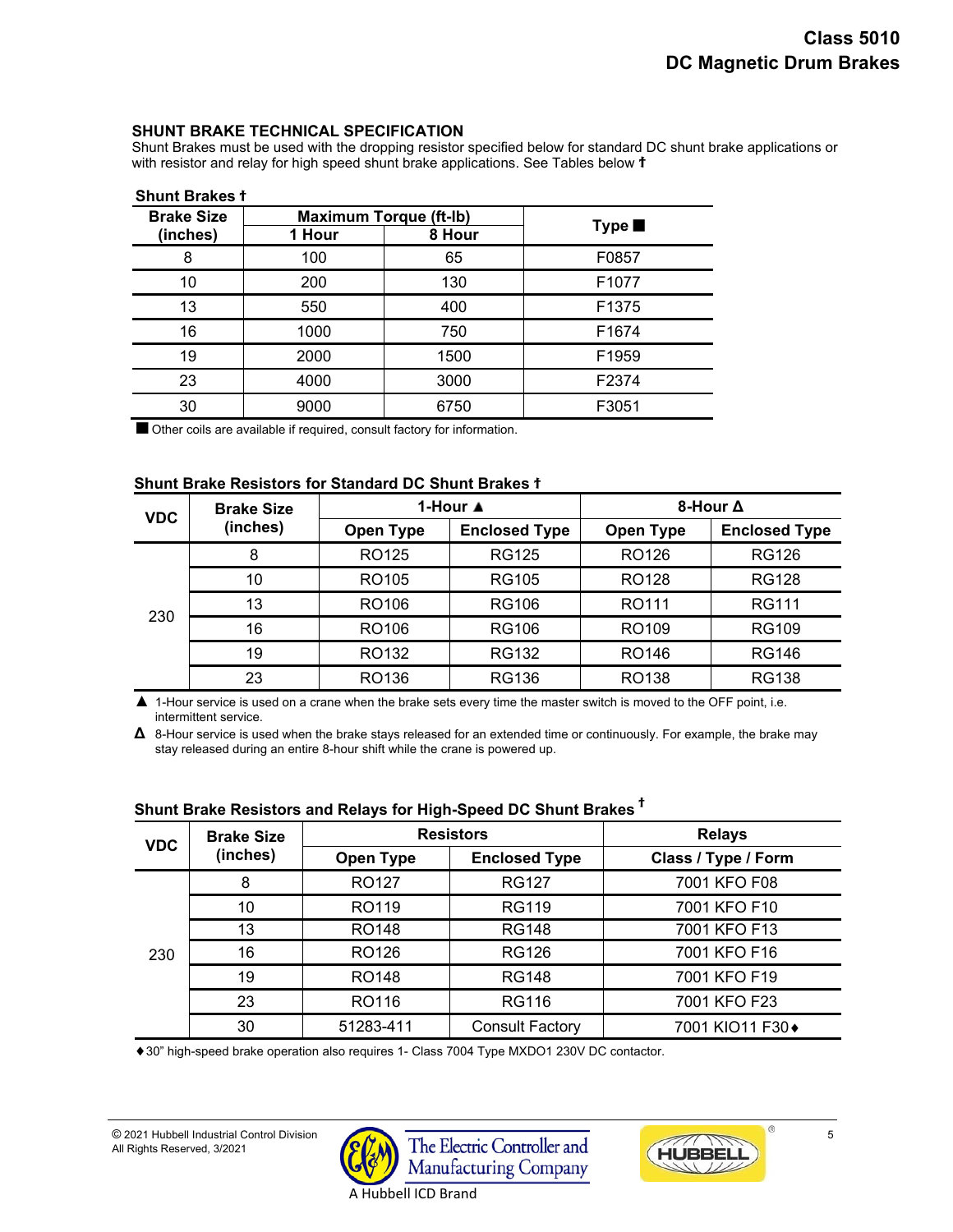# **RECTIFIER OPERATED BRAKE TECHNICAL SPECIFICATION**

Rectifier operated brakes are for use on AC systems. All require use with either a Class 5010 Type QW or Type LC Brake Rectifier, both brake and rectifier selected for the system voltage and application. Brake selection of Type numbers depends upon the Type Number of rectifier selected.

# **CLASS 5010 BRAKE AND TYPE QW RECTIFIER ORDERING INFORMATION**

Rectifier selection to indicate Class 5010 / Type / Voltage Code **ϯ** 

| <b>Brake Size</b> | <b>Maximum Torque</b> | <b>Single Brake</b>    | <b>Dual Brakes</b><br>(Coils wired in series) |
|-------------------|-----------------------|------------------------|-----------------------------------------------|
| (inches)          | (ft-Ib) Any Duty      | Type <b>ii</b>         | Type <b>ii</b>                                |
| 8                 | 100                   | F0853                  | F0851                                         |
| 10                | 200                   | F1072                  | F1070                                         |
| 13                | 550                   | F1370                  | F1385                                         |
| 16                | 1000                  | F1670                  | F1686                                         |
| 19                | 2000                  | F1954                  | F1951                                         |
| 23                | 4000                  | F2383                  | F2384                                         |
| 30                | 9000                  | <b>Consult Factory</b> | <b>Consult Factory</b>                        |

# **Brakes for Operation with Class 5010 Type QW Brake Rectifier Controllers**

Must be used with EC&M Type QW Brake Rectifier Controllers

# **Class 5010 Type QW Brake Rectifier Controllers (for all applications)**

The Class 5010 Type QW Brake Rectifier Controllers are designed specifically for use with EC&M Class 5010 Type F Rectifier operated brakes. When used together, the brake and rectifier system is suitable for all AC powered brake applications. Converting AC line power to DC, the Type QW Brake controllers provide a high-speed forcing circuit to provide optimum operation of the Type F brake(s) for quick release and quick set at any torque. The standard controller includes:

- 1 Fused Transformer, 120VAC secondary
- 1 3-pole contactor
- 1 Full wave rectifier with suppressor
- 1 Class 7001 Type K DC current sensing relay
- 1 Set of forcing resistors

|                               |                        | <b>NEMA Type 3R Outdoor Enclosure</b>         |  |                            |                 |  |  |
|-------------------------------|------------------------|-----------------------------------------------|--|----------------------------|-----------------|--|--|
| <b>Brake Size</b><br>(inches) | <b>Single Brake</b>    | <b>Dual Brakes</b><br>(Coils wired in series) |  | Voltage Codes <sup>T</sup> |                 |  |  |
|                               | Type                   | Type                                          |  | VAC, 60HZ                  | Code            |  |  |
| 8                             | QW108                  | QW208                                         |  | 460                        | V81             |  |  |
| 10                            | QW110                  | QW210                                         |  |                            |                 |  |  |
| 13                            | QW113                  | QW213                                         |  | 380                        | V95             |  |  |
| 16                            | QW116                  | QW216                                         |  |                            |                 |  |  |
| 19                            | QW119                  | QW219                                         |  | 230                        | V80             |  |  |
| 23                            | QW123                  | QW223                                         |  |                            |                 |  |  |
| 30                            | <b>Consult Factory</b> | <b>Consult Factory</b>                        |  | Special                    | Consult factory |  |  |

# **Class 5010 Type QW Brake Rectifier Controllers**



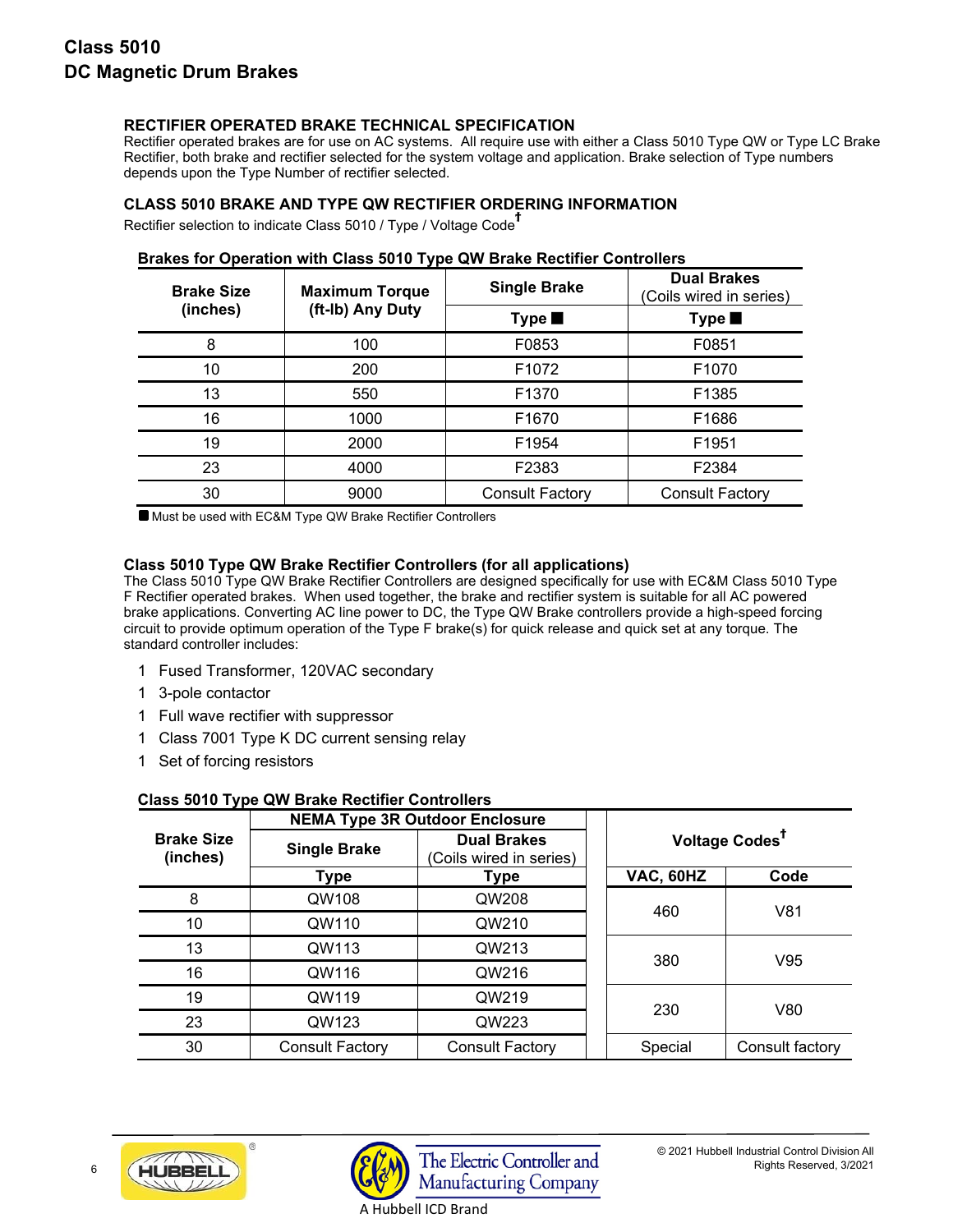# **CLASS 5010 BRAKE AND TYPE LC RECTIFIER TECHNICAL SPECIFICATION**

Rectifier selection to indicate Class 5010 / Type / Voltage Code **ϯ**

| <b>Brake Size</b><br>(inches) | <b>Maximum Torque</b><br>(ft-Ib) Any Duty | <b>Single Brake</b> | <b>Dual Brakes</b><br>(Coils wired in series) |
|-------------------------------|-------------------------------------------|---------------------|-----------------------------------------------|
|                               |                                           | Туре                | Type                                          |
|                               | 100                                       | F0858               | F0855                                         |
| 10                            | 200                                       | F <sub>1077</sub>   | F <sub>1074</sub>                             |
| 13                            | 550                                       | F <sub>1375</sub>   | ---                                           |

#### **Brakes for Operation with Class 5010 Type LC Brake Rectifiers**

# **Class 5010 Type LC Brake Rectifiers (for travel motions only, Type F, 8", 10", 13" Brakes only)**

The Class 5010 Type LC Brake Rectifiers are suitable for travel motions only on AC powered brake applications, converting AC line power to DC, for use with the EC&M rectifier operated brakes from the table above. The unit was designed for application where high speed forcing circuits, and high-speed brake operations are not required (e.g. for Variable Frequency Drive applications for travel motions). The standard controller includes:

- 1 Fused Transformer, 120VAC secondary
- 1 3-pole contactor
- 1 Full wave rectifier with suppressor

|                               |                     |                                               | $\frac{1}{2}$ |           |                            |  |  |  |  |
|-------------------------------|---------------------|-----------------------------------------------|---------------|-----------|----------------------------|--|--|--|--|
|                               |                     | <b>NEMA Type 3R Outdoor Enclosure</b>         |               |           |                            |  |  |  |  |
| <b>Brake Size</b><br>(inches) | <b>Single Brake</b> | <b>Dual Brakes</b><br>(Coils wired in series) |               |           | Voltage Codes <sup>T</sup> |  |  |  |  |
|                               | <b>Type</b>         | Type                                          |               | VAC, 60HZ | Code                       |  |  |  |  |
| 8                             | LC108               | LC208                                         |               | 460       | V81                        |  |  |  |  |
| 10                            | LC110               | LC210                                         |               | 230       | V80                        |  |  |  |  |
| 13                            | LC113               | ---                                           |               | Special   | Consult factory            |  |  |  |  |

#### **Class 5010 Type LC Brake Rectifiers**



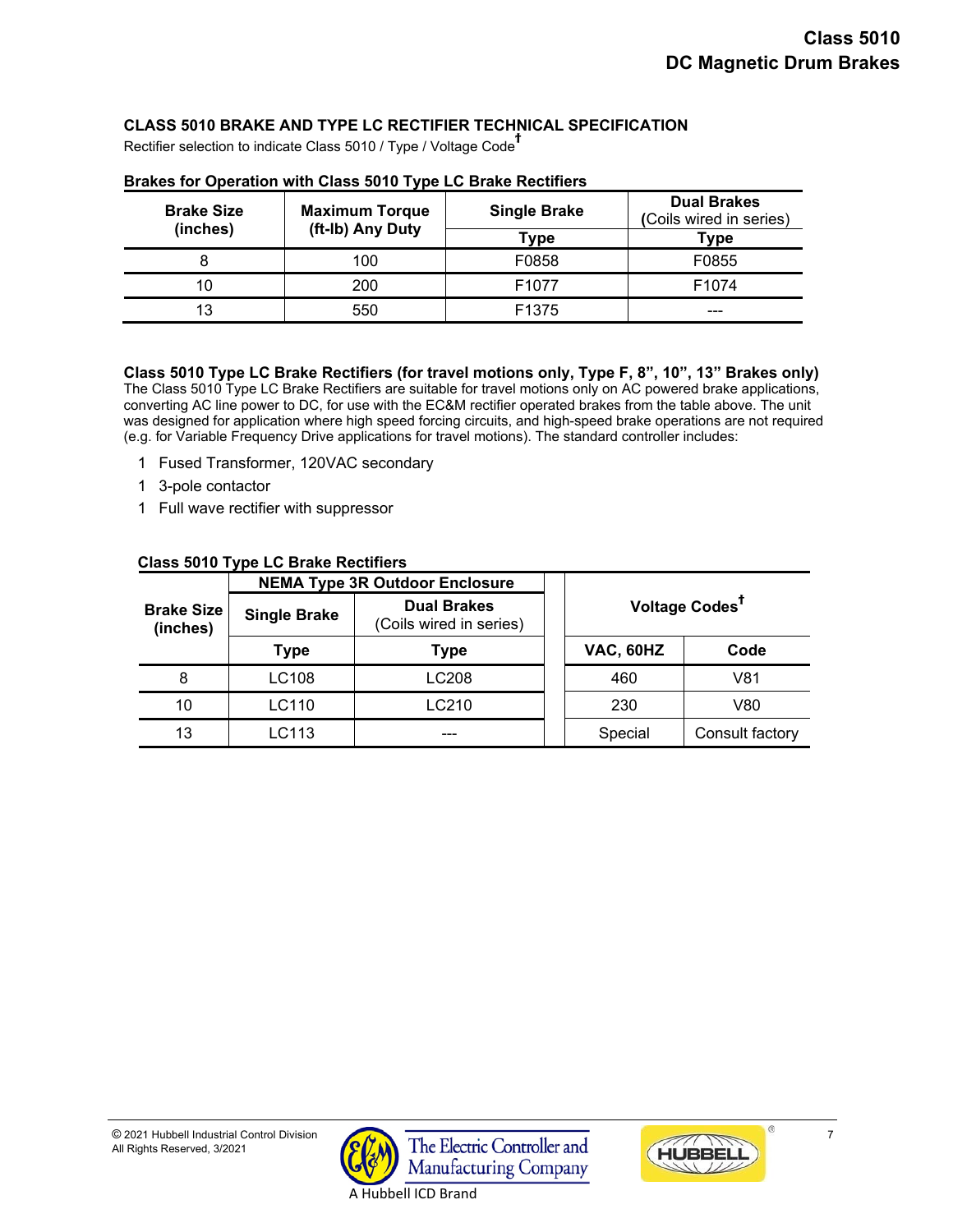# **Type F Brake Modifications**

| Form                                                       | $\bullet$ = Form Available for Brake | <b>Brake Size (inches)</b> |           |           |           |            |            |            |
|------------------------------------------------------------|--------------------------------------|----------------------------|-----------|-----------|-----------|------------|------------|------------|
|                                                            |                                      | 8                          | 10        | 13        | 16        | 19         | 23         | 30         |
| B.<br>- Conduit Connection Box                             |                                      | $\bullet$                  | $\bullet$ |           |           |            |            |            |
| E1 – NEMA 3R Enclosure with Right Hand Slot $\blacksquare$ |                                      | $\bullet$                  | $\bullet$ |           | $\bullet$ |            | $\bullet$  | N/A        |
| E2 – NEMA 3R Enclosure with Left Hand Slot                 |                                      | $\bullet$                  | $\bullet$ |           |           |            |            | N/A        |
| E3 – NEMA 3R Enclosure with Double Slot                    |                                      | $\bullet$                  | $\bullet$ |           | $\bullet$ |            | $\bullet$  | N/A        |
| H - Half Torque Spring                                     |                                      |                            | $\bullet$ |           |           |            |            | N/A        |
| K1 – Aux Contacts via Limit Switch, Right Side Mounted ■   |                                      | $\bullet$                  |           |           |           |            |            |            |
| K2 - Aux Contacts via Limit Switch, Left Side Mounted      |                                      | $\bullet$                  | $\bullet$ | $\bullet$ | $\bullet$ |            |            |            |
| M – Grease Fittings $\blacktriangledown$                   |                                      |                            | $\bullet$ |           | $\bullet$ | <b>STD</b> | <b>STD</b> | <b>STD</b> |
| $P - Dust Shield$                                          |                                      |                            |           |           |           |            |            | N/A        |
| R1 – Manual Release Lever, Right Side Mounted ■            |                                      | $\bullet$                  | $\bullet$ |           |           |            |            | N/A        |
| R2 - Manual Release Lever, Left Side Mounted               |                                      |                            |           |           |           |            |            | N/A        |
| S - Self-Adjuster                                          |                                      |                            |           |           |           |            |            | N/A        |
| W - Wall (Vertical) Mounting                               |                                      |                            |           |           |           |            |            | N/A        |

 Right or Left side is defined as viewed standing at the coil end of the brake, facing the backplate. See Approximate Dimensions, pg.14. Form M is recommended for brakes used outdoors or used indoors in the presence of high humidity, condensation or corrosive gases, and for use with Forms E1, E2, or E3.

# **BRAKE ORDERING INFORMATION**

Ordering Information Required

- 1. When Class & Type cannot be specified:
	- a. Motor Horsepower / kW and RPM
	- b. Motor Application (Hoist, Bridge, Trolley, other)
	- c. Series, Shunt, or Rectifier Operated
	- d. If Rectifier operated, advise Motor Controller type: VFD or Constant Potential (contactor controlled)
	- e. Modifications
	- f. With or Without Wheel (For With Wheel, see page 9 for wheel data required for order entry)
- 2. DC Magnetic Brake by Class, Type and Form
	- a. Class / Type / Form (for modifications, specify Form letters)
	- b. With or Without Wheel (For with Wheel, see page 9 for wheel data required for order entry)
	- c. System Voltage if different from standard
- 3. Shunt Brake Resistors
	- a. For use with standard shunt brake: Class / Type
	- b. For use with high-speed shunt brake: Class / Type / Form
- 4. Brake Rectifiers:
	- a. Controller Type: VFD or Constant Potential (contactor controlled)
	- b. Class / Type / Voltage code (or system voltage and frequency)
	- c. Brake size or Brake Type number to be used with the rectifier
- 5. Brake Wheels purchased with brake
	- a. For Brake wheels: see page 9 for wheel data required for order entry)
- 6. Brake Wheels
	- a. For spare wheels, supply existing Square D / EC&M / Hubbell part number (located on wheel hub) or see page 9 for wheel data required for order entry

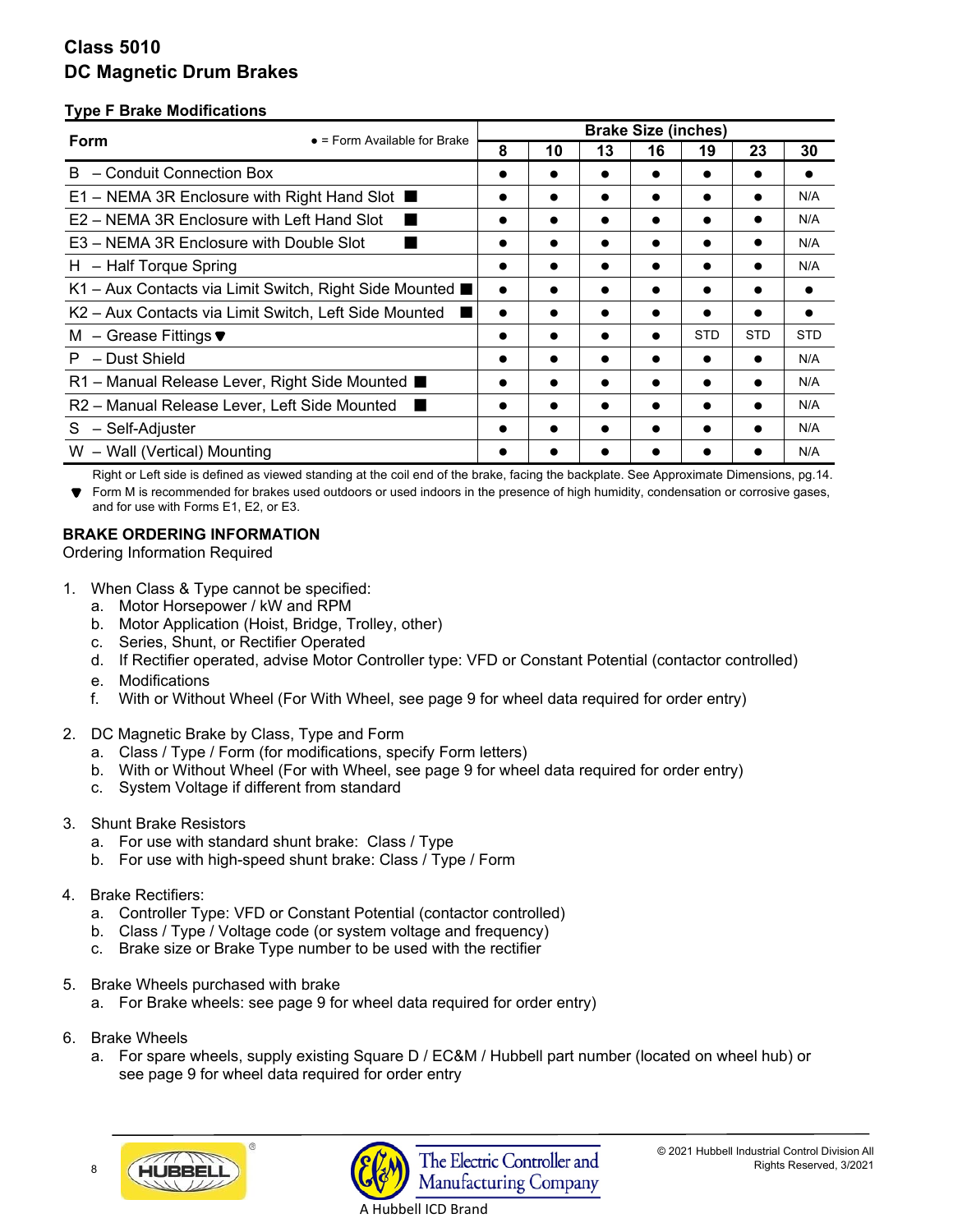# **BRAKE WHEEL ORDERING INFORMATION**

 $D = \$ E =\_\_\_\_\_\_\_\_\_\_\_\_\_\_\_\_\_\_\_\_\_\_

Brake Wheels for use with Class 5010 Type F, Class 5060 Type AT and Bulletin 4208 Brakes

 $B =$ 

T = Bore Taper (Indicate One):

**Straight** 

\_\_\_\_\_\_\_\_\_\_\_\_\_Tapered 1.25"/Ft. \_\_\_\_\_\_\_\_\_\_\_\_\_Tapered 1.219"/Ft.



| <b>Dimensions Required for Ordering Wheels:</b> |                         |                           |  |  |
|-------------------------------------------------|-------------------------|---------------------------|--|--|
| <b>BASIC WHEEL DIMENSIONS:</b>                  | <b>BORE DIMENSIONS:</b> | <b>KEYWAY DIMENSIONS:</b> |  |  |

 $X = \text{Width} =$ 

 $Y = \text{Depth} =$ 

Ymax =  $1/2$  X

## **Notes:**

 $F =$ 

- 1. For semi-finished wheel (solid hub: no bore or keyway):
	- a. State "Semi-finished wheel is required" on order.
	- b. Supply D, E & F dim. ONLY
- 2. For any set of wheel dimensions  $E + F = 1/2C + O$
- 3. Formula for maximum bore: Bmax =  $H 2(M + Y)$
- 4. Pilot bore  $= 1$ "

# **APPLICATION DATA**

# **Approximate Dimensions–Ductile Iron Brake Wheels Standard Semi-Finished Wheel Dimension references** ▲

| <b>Standard Wheel Dimensions</b>              |             |            |            |           |            |            | <b>Machining Limitations</b> |           |          |
|-----------------------------------------------|-------------|------------|------------|-----------|------------|------------|------------------------------|-----------|----------|
| Inches (mm)                                   |             |            |            |           |            |            | Inches (mm)                  |           |          |
| (Consult Factory for Non-Standard Dimensions) |             |            |            |           |            | F          | O                            |           |          |
| D                                             | C           | Е          | F          | G         | н          | O          | Max.                         | Min.      | М*       |
| 8                                             | 3.25(83)    | 3.0(76)    | 2.6(66)    | 2.4(61)   | 3.25(83)   | 4.05(103)  | 2.7(69)                      | 2.6(66)   | 0.38(10) |
|                                               | 3.25(83)    | 6.9(175)   | 0.2(5)     | 3.9(99)   | 3.25(83)   | 5.55(141)  | 2.7(69)                      | 2.6(66)   | 0.38(10) |
|                                               | 3.25(83)    | 5.6 (142)  | 0.8(20)    | 3.1(79)   | 3.7(94)    | 4.75 (121) | 2.6(66)                      | 2.4(61)   | 0.38(10) |
| 10                                            | 3.75(95)    | 3.5(89)    | 2.6(66)    | 2.4(61)   | 4.0(102)   | 4.25(108)  | 3.1(79)                      | 2.8(71)   | 0.50(13) |
|                                               | 3.75(95)    | 6.3(160)   | 1.5(38)    | 4.0 (102) | 4.0(102)   | 5.85 (149) | 3.1(79)                      | 2.8(71)   | 0.50(13) |
|                                               | 3.75(95)    | 6.0(152)   | 1.5(38)    | 3.8(97)   | 4.7(119)   | 5.65(144)  | 2.8(71)                      | 2.5(64)   | 0.50(13) |
| 13                                            | 5.75 (146)  | 4.5(114)   | 3.7(94)    | 2.5(64)   | 5.5(140)   | 5.35 (136) | 4.5(114)                     | 3.4(86)   | 0.63(16) |
|                                               | 5.75 (146)  | 8.6(218)   | 0.9(23)    | 3.8(97)   | 5.5(140)   | 6.65(169)  | 4.5(114)                     | 3.4(86)   | 0.63(16) |
|                                               | 5.75 (146)  | 5.5(140)   | 3.0(76)    | 2.8(71)   | 6.5(165)   | 5.65 (144) | 4.1(104)                     | 3.0(76)   | 0.63(16) |
| 16                                            | 6.75(171)   | 4.5(114)   | 5.4 (137)  | 3.1(79)   | 5.5(140)   | 6.45(164)  | 6.0(152)                     | 5.4(137)  | 0.63(16) |
|                                               | 6.75(171)   | 8.5(216)   | 2.9(74)    | 4.6(117)  | 5.5 (140)  | 7.95 (202) | 6.0(152)                     | 5.4(137)  | 0.63(16) |
|                                               | 6.75(171)   | 5.8(147)   | 4.1(104)   | 3.1(79)   | 6.5(165)   | 6.45(164)  | 5.4(137)                     | 4.9 (124) | 0.63(16) |
| 19                                            | 8.75 (222)  | 5.0(127)   | 6.9(175)   | 3.1(79)   | 6.6(168)   | 7.45 (189) | 7.0 (178)                    | 6.0(152)  | 0.75(19) |
|                                               | 8.75 (222)  | 7.8 (198)  | 5.0 (127)  | 4.0(102)  | 6.6(168)   | 8.35 (212) | 7.0 (178)                    | 6.0(152)  | 0.75(19) |
|                                               | 8.75 (222)  | 9.3(236)   | 3.5(89)    | 4.0(102)  | 9.0(229)   | 8.35 (212) | 6.1(155)                     | 4.9 (124) | 0.75(19) |
| 23                                            | 11.25 (286) | 6.0(152)   | 8.4 (213)  | 3.1(79)   | 8.0(203)   | 8.7(221)   | 8.8 (224)                    | 6.9(175)  | 1.0(25)  |
|                                               | 11.25 (286) | 9.2(234)   | 5.3 (135)  | 3.2(81)   | 8.0(203)   | 8.8 (224)  | 8.8(224)                     | 6.9(175)  | 1.0(25)  |
|                                               | 11.25 (286) | 10.2 (259) | 5.4 (137)  | 4.2 (107) | 10.0 (254) | 15.6 (396) | 8.1(206)                     | 6.2(157)  | 1.0(25)  |
| 30                                            | 14.25 (362) | 7.3(185)   | 10.6 (269) | 3.6(91)   | 12.5 (318) | 10.7 (272) | 10.5 (267)                   | 9.4(239)  | 1.38(35) |
|                                               | 14.25 (362) | 10.1(257)  | 7.8 (198)  | 3.6(91)   | 12.5 (318) | 10.7 (272) | 10.5 (267)                   | 9.4(239)  | 1.38(35) |

An extra charge may be made for special wheels which cannot be machined from the standard semi-finished wheels detailed above. Consult factory for pricing.

**Minimum material required over keyway.** 

# **Replacement Ductile Iron Brake Wheels AIST Standard**

Brake Wheels are designed for use with AIST Brakes, 8" to 30" (wheel diameter in inches)



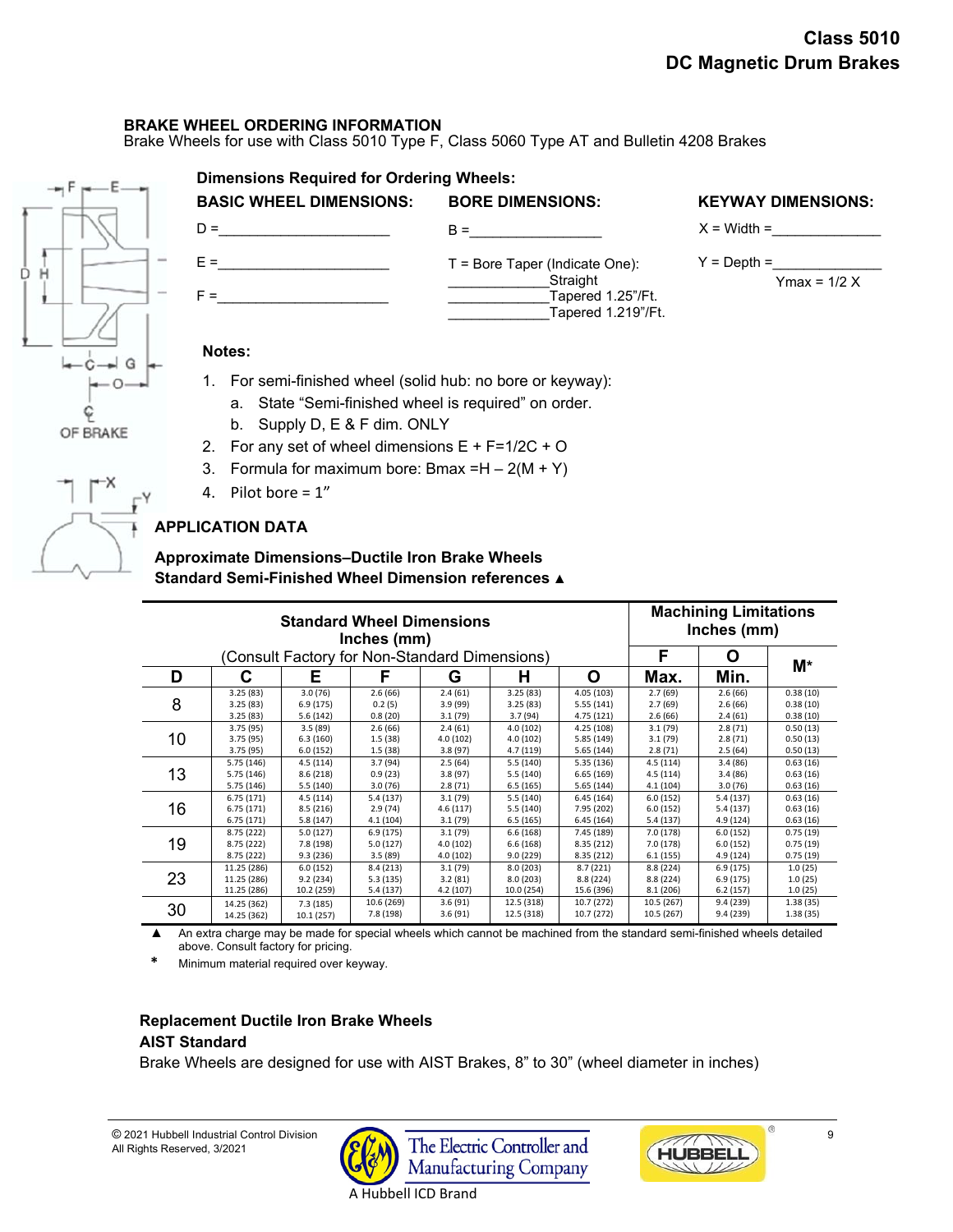# **APPLICATION DATA**

## **Ratings Data**

| <b>Maximum Torque Ratings (Ib-ft)</b> |                              |                  |                                                                                              |      |                           |                                         |
|---------------------------------------|------------------------------|------------------|----------------------------------------------------------------------------------------------|------|---------------------------|-----------------------------------------|
| <b>Brake Size</b><br>(Wheel diameter, | <b>Series Brake</b>          |                  | <b>Shunt Brakes</b>                                                                          |      |                           | <b>Adjustment Range</b><br>with Form H, |
| in inches)                            | $\frac{1}{2}$ Hour<br>Rating | 1 Hour<br>Rating | 8 Hour<br>1 Hour<br><b>Rectifier &amp; High</b><br>Rating<br><b>Speed Operated</b><br>Rating |      | <b>Half-Torque Spring</b> |                                         |
| 8                                     | 100                          | 65               | 100                                                                                          | 75   | 100                       | $35 - 50$                               |
| 10                                    | 200                          | 130              | 200                                                                                          | 150  | 200                       | $50-100$                                |
| 13                                    | 550                          | 365              | 550                                                                                          | 400  | 550                       | 138-275                                 |
| 16                                    | 1000                         | 650              | 1000                                                                                         | 750  | 1000                      | 250-500                                 |
| 19                                    | 2000                         | 1300             | 2000                                                                                         | 1500 | 2000                      | 500-1000                                |
| 23                                    | 4000                         | 2600             | 4000                                                                                         | 3000 | 4000                      | 1000-2000                               |
| 30                                    | 9000                         | 6000             | 9000                                                                                         | 6750 | 9000                      | N/A                                     |

# **Weights and Wheel Data**

| <b>Brake Size</b><br>(Wheel diameter, | <b>Approximate Net Weight</b><br>$\mathsf{lbs.}\mathsf{(kg)}$ |                   | $WR2$ of Wheel<br>$(lb-ft^2)$ | <b>Maximum Allowable</b><br>Speed (RPM) |  |
|---------------------------------------|---------------------------------------------------------------|-------------------|-------------------------------|-----------------------------------------|--|
| in inches)                            | <b>Brake Only</b>                                             | <b>Wheel Only</b> |                               |                                         |  |
| 8                                     | 135 (61.2)                                                    | 17(7.7)           |                               | 5000                                    |  |
| 10                                    | 205 (93.0)                                                    | 25(11.3)          | 2.7                           | 4000                                    |  |
| 13                                    | 420 (190.5)                                                   | 60(27)            | 10                            | 3300                                    |  |
| 16                                    | 630 (285.8)                                                   | 110 (50)          | 30                            | 2800                                    |  |
| 19                                    | 1025 (464.9)                                                  | 175 (79)          | 72                            | 2300                                    |  |
| 23                                    | 2100 (952.6)                                                  | 300 (136)         | 178                           | 1900                                    |  |
| 30                                    | 3050 (1383.5)                                                 | 765 (347)         | 600                           | 1600                                    |  |

# **BRAKE TORQUE SELECTION**

Brake sizes are selected by the amount of brake torque required for the particular application. Generally, the full load torque of the motor is used as a basis for determining the brake torque required. Motor full load torque can be calculated by using the following formula for both AC and DC motors:

 $Torque = \frac{Rated HP \times 5252}{Dctu + DDM}$ Rated RPM

Depending on the characteristics of the drive, the brake torque required may be more or may be less than the full load torque of the motor. Consult HOIST BRAKE SELECTION and BRIDGE AND TROLLEY BRAKE SELECTION sections below.

Once the required brake torque is determined, choose a brake size from the rating table that has a maximum torque rating of not less than the brake torque required. In addition, if the running speed of the motor is over 600 rpm and the brake service is severe, do not exceed 90% of the maximum rated torque.

The brake torque for most brakes listed can be accurately adjusted down to approximately 50% of their maximum ratings. For applications other than crane hoist drives where the required torque setting is less than 50% of the maximum rating, the brake can be supplied with a 50% torque spring. For this option, consult factory.



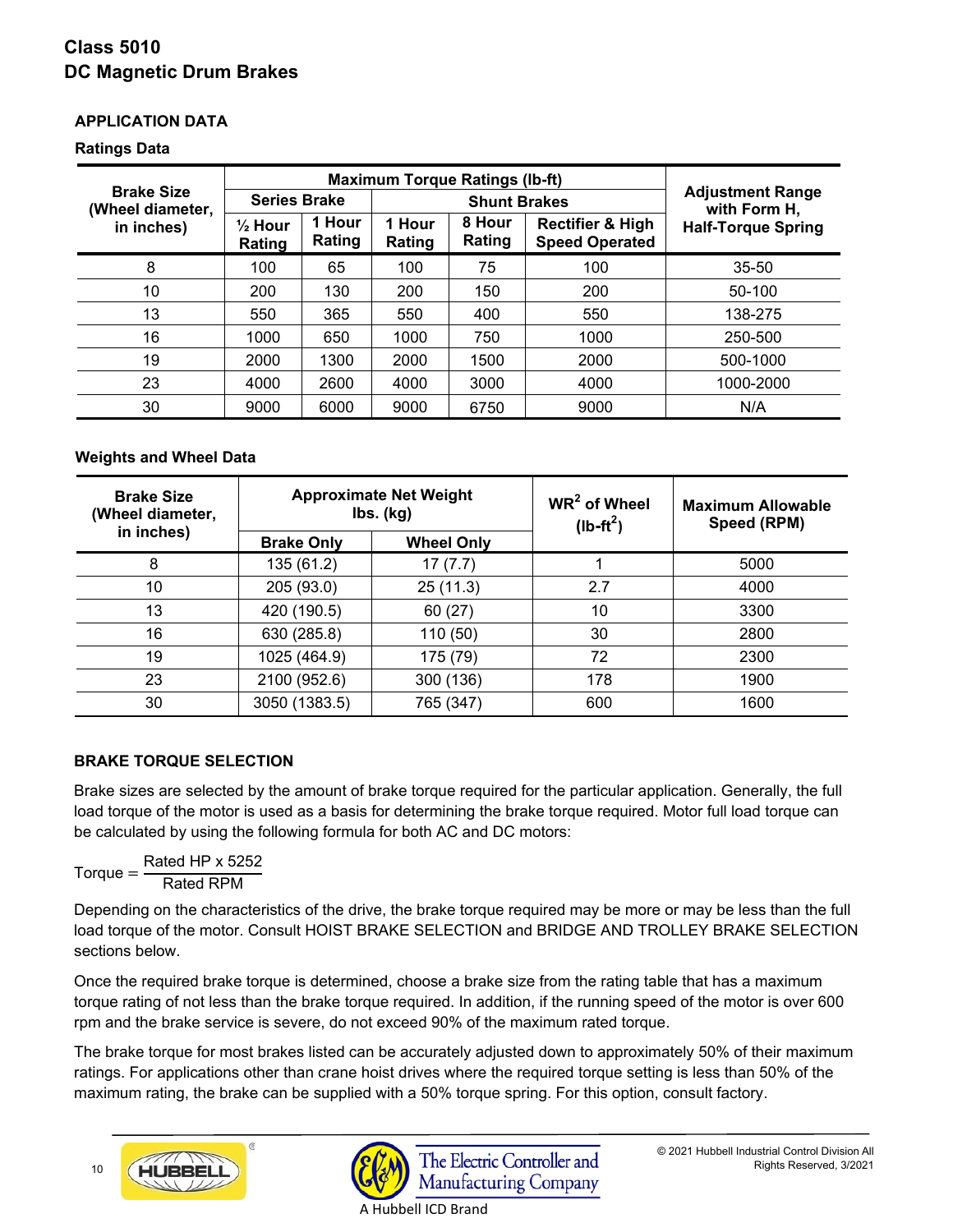# **HOIST BRAKE SELECTION**

AIST Technical Report No. 6, CMAA Specification No. 70, and OSHA Regulations state that the hoist brake is to be selected based on the torque required to hoist rated crane load at the point where the brake is applied.

|             | <b>Basis for</b>                              | <b>Brake Torque Rating</b>                    |                                             |                                            |                                         |  |
|-------------|-----------------------------------------------|-----------------------------------------------|---------------------------------------------|--------------------------------------------|-----------------------------------------|--|
|             | Selection of                                  | <b>Hoist Drive with Single Brake</b>          |                                             | Hoist Drive with Two or More Brakes $\ast$ |                                         |  |
|             | <b>Brake Torque</b>                           | <b>With Control</b><br>Braking $\blacksquare$ | <b>With Mechanical</b><br><b>Load Brake</b> | Handling<br><b>Hot Metal</b>               | <b>Not Handling</b><br><b>Hot Metal</b> |  |
| <b>CMAA</b> | Torque Required to<br><b>Hoist Rated Load</b> | 125%                                          | 100%                                        | 100%                                       | 100%                                    |  |
| <b>OSHA</b> | Torque Required to<br><b>Hoist Rated Load</b> | 125%                                          | 100%                                        | 100%                                       | 100%                                    |  |
| <b>AIST</b> | Torque Required to<br><b>Hoist Rated Load</b> | 150%                                          | 150%                                        | 125%                                       | 100%                                    |  |

All three standards require that a hoist drive handling hot metal be equipped with more than one brake.**♦**

■ Control braking is dynamic braking, dynamic lowering, countertorque or eddy current load brake.

**♦** Failure of any one brake will not cause the remaining torque to fall below levels shown.

# **BRIDGE AND TROLLEY BRAKE SELECTION**

The three standards provide guidelines for the application of brakes to bridge and trolley drives.

| <b>Application</b>                                            | Interpretation                                                                                                                                                                                                                         | Recommendation                                                                                                                                                                                                                                                                                           |
|---------------------------------------------------------------|----------------------------------------------------------------------------------------------------------------------------------------------------------------------------------------------------------------------------------------|----------------------------------------------------------------------------------------------------------------------------------------------------------------------------------------------------------------------------------------------------------------------------------------------------------|
| Cab-Operated Cranes with<br>the cab located<br>on the Bridge  | <b>Bridge</b><br>A bridge brake of the stopping<br>or holding type is required.<br>Trolley<br>A trolley brake of the stopping or<br>holding type is required.                                                                          | OSHA defines a brake as "a device used for retarding or stopping<br>motion by friction or power means".<br>"A drag brake is a brake which provides retarding force without                                                                                                                               |
| Cab-Operated Cranes with<br>the cab located<br>on the Trolley | <b>Bridge</b><br>A bridge brake of the<br>holding type is required.<br>Trollev<br>A trolley brake of the stopping<br>or holding type is required.                                                                                      | external control".<br>"A holding brake is a brake that automatically prevents motion<br>when power is off".<br>AIST and OSHA specify that stopping brakes be selected to                                                                                                                                 |
| Floor, Remote and Pulpit-<br><b>Operated Cranes</b>           | <b>Bridge</b><br>A bridge brake of the stopping<br>or holding type or non-coasting<br>mechanical bridge drive is required.<br>Trollev<br>A trolley brake is not required but one may be<br>used to eliminate creep with the power off. | (1) stop the drive within a distance in feet equal to ten percent of<br>full load speed in feet per minute when traveling at full speed with<br>full load. (2) stop the drive from full load free running speed to<br>zero speed at a deceleration rate equal to the acceleration rate for<br>the drive. |

|                                                         |               | <b>Brake Torque Ratings*</b> |                |             |  |  |
|---------------------------------------------------------|---------------|------------------------------|----------------|-------------|--|--|
| Application                                             | <b>Bridge</b> |                              | <b>Trolley</b> |             |  |  |
|                                                         | <b>AIST</b>   | <b>CMAA</b>                  | <b>AIST</b>    | <b>CMAA</b> |  |  |
| Cab-operated cranes with the cab located on the bridge  | See Below     | 100%                         | 50%            | 50%         |  |  |
| Cab-operated cranes with the cab located on the trolley | 100%          | 75%                          |                | 100%        |  |  |
| Floor, Remote, and Pulpit-operated cranes               | 100%          | 50%                          | 50%            | 50%         |  |  |

**●** Ratings are based on motor full load torque.

OSHA does not specify brake torque rating in percent of motor full load torque for bridge and trolley drives. Usually the limiting factor for selection of the brake size is the thermal capability of the brake wheel for the frequency of operation required by the service. Similarly, for cab-operated cranes with the cab located on the bridge, AIST requires a brake of the stopping type for the bridge. The brake must be capable of stopping the bridge from full speed in a distance in feet not greater than 10% of the full load speed in fpm. Also the thermal capacity must be adequate for the duty. For cab-operated cranes with the cab located on the trolley, AIST requires a brake of the stopping type for the trolley. It must be sized similar to the bridge brake.

 $\overline{a}$ 



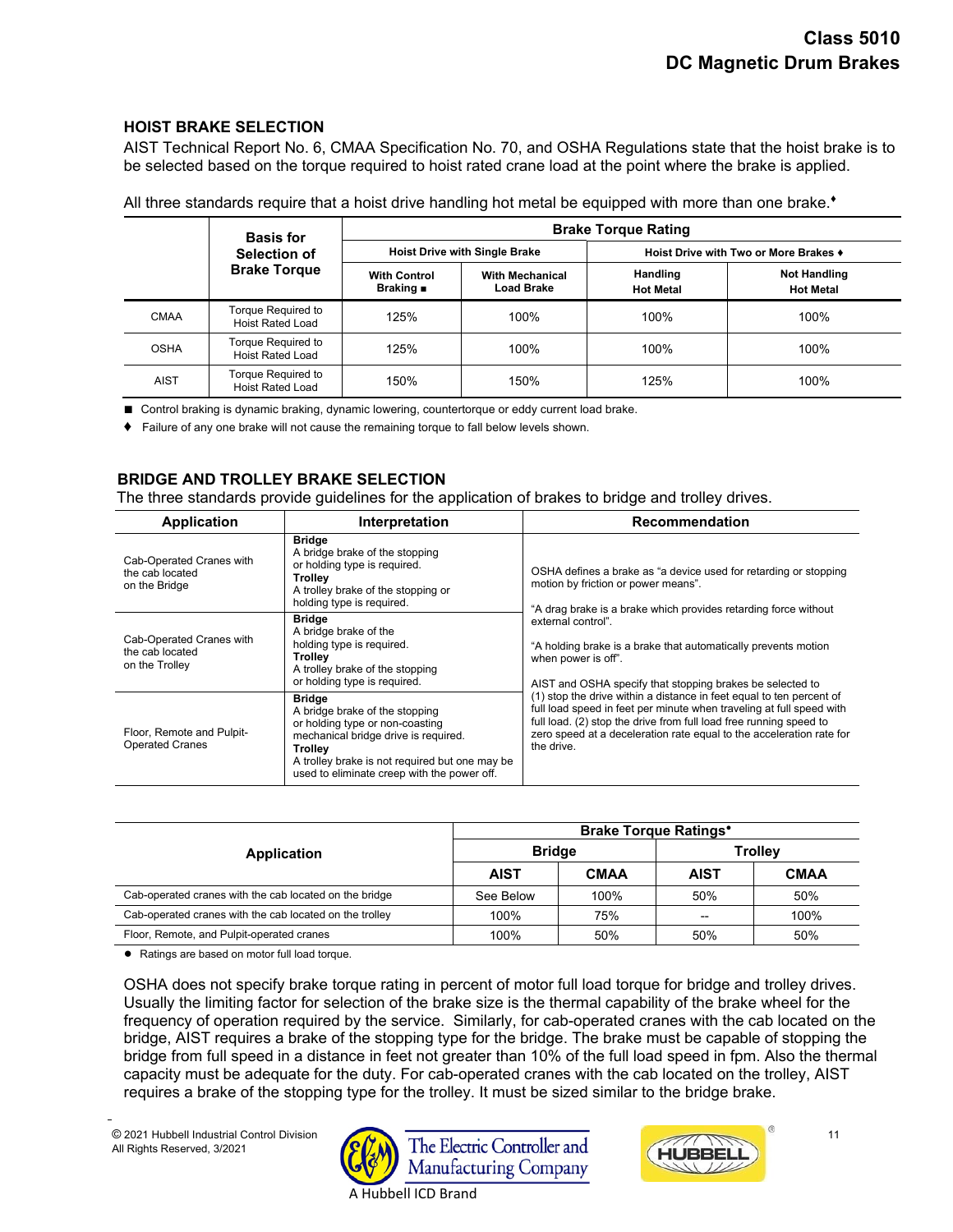# **BRIDGE AND TROLLEY BRAKE SELECTION (continued) Brake Selection - Thermal Capability**

In addition to being selected to meet the torque requirements of the particular application, the brake used for stopping must be selected to prevent overheating of the brake wheel when operated on the anticipated duty cycle.

To calculate how often a stop can be made from full speed without overheating the brake wheel:

 $(kl)$ × $(CWL)$ × $(SL)^2$ (B)×(M) = \_\_\_\_\_\_\_\_\_\_\_\_\_Seconds

| $(M)$ = Number of motors                           | $(B)$ = Number of brakes per motor         |
|----------------------------------------------------|--------------------------------------------|
| $CWU =$ Crane weight (tons)                        | $CL = C$ rane Load (tons)                  |
| $CWL = C$ rane weight loaded (tons) = $(CWU + CL)$ | $(SU)$ = Free-running speed unloaded (FPM) |
| (SL) = Free-running speed loaded (FPM)             | $(kI)$ = Constant (see table)              |

A stop can be made from full speed this often without overheating the brake wheel. Four times as many stops can be made from half speed in this time interval. For unloaded crane conditions (CWL) and (SL) are replaced by (CWU) and (SU).

| <b>Brake Size</b><br>(Wheel dia. in inches) | (kl)                   |
|---------------------------------------------|------------------------|
| 8                                           | $26.50 \times 10^{-6}$ |
| 10                                          | $15.90 \times 10^{-6}$ |
| 13                                          | $9.34 \times 10^{-6}$  |
| 16                                          | $6.10 \times 10^{-6}$  |
| 19                                          | $4.30 \times 10^{-6}$  |
| 23                                          | $3.00 \times 10^{-6}$  |
| 30                                          | $1.76 \times 10^{-6}$  |

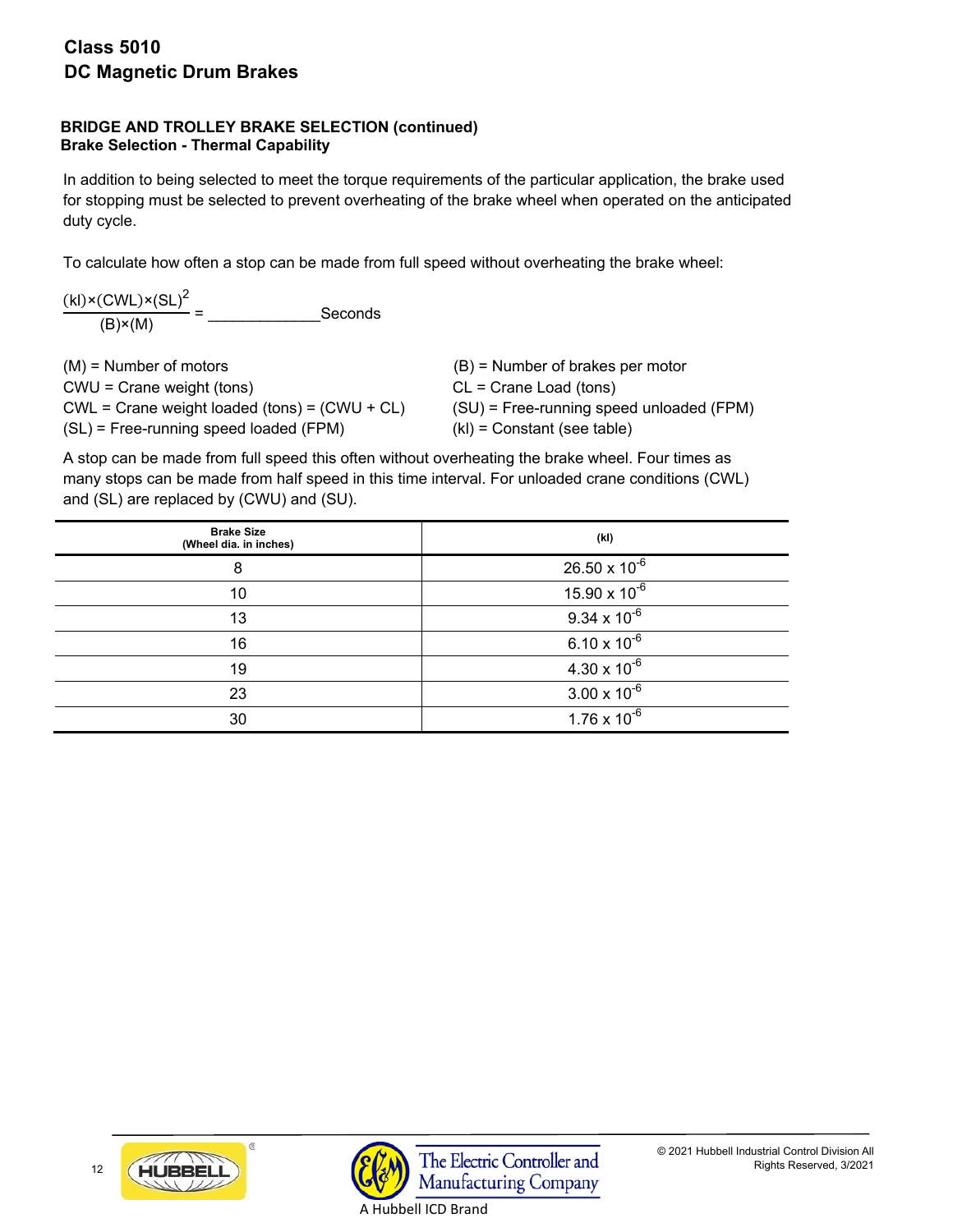# **APPLICATION DATA**

1

**Elementary Wiring Diagrams for Standard Brake Circuits**

**DC Series Brake: (DC Hoist or Travel Motions)** 



**DC Standard Shunt Brake: (DC Travel Motions Only)** 



**AC Rectifier Operated Brake, Type QW Brake Rectifier Controller:** 



# **AC Rectifier Operated Brake, Type LC Brake Rectifier:**



A Hubbell ICD Brand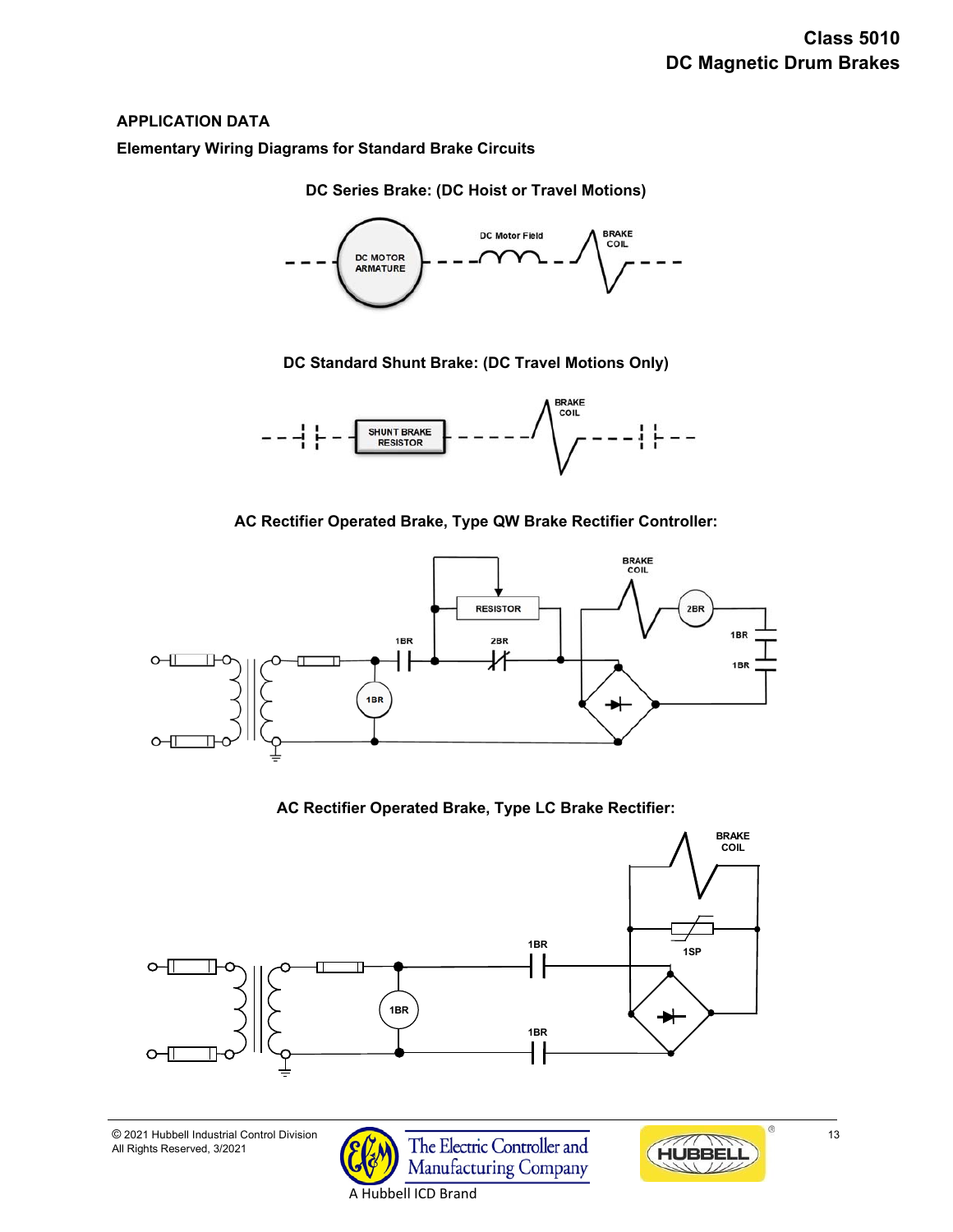# **Class 5010 DC Magnetic Drum Brakes Approximate Dimensions**



#### **8-INCH THROUGH 23-INCH BRAKES**





© 2021 Hubbell Industrial Control Division All Rights Reserved, 3/2021